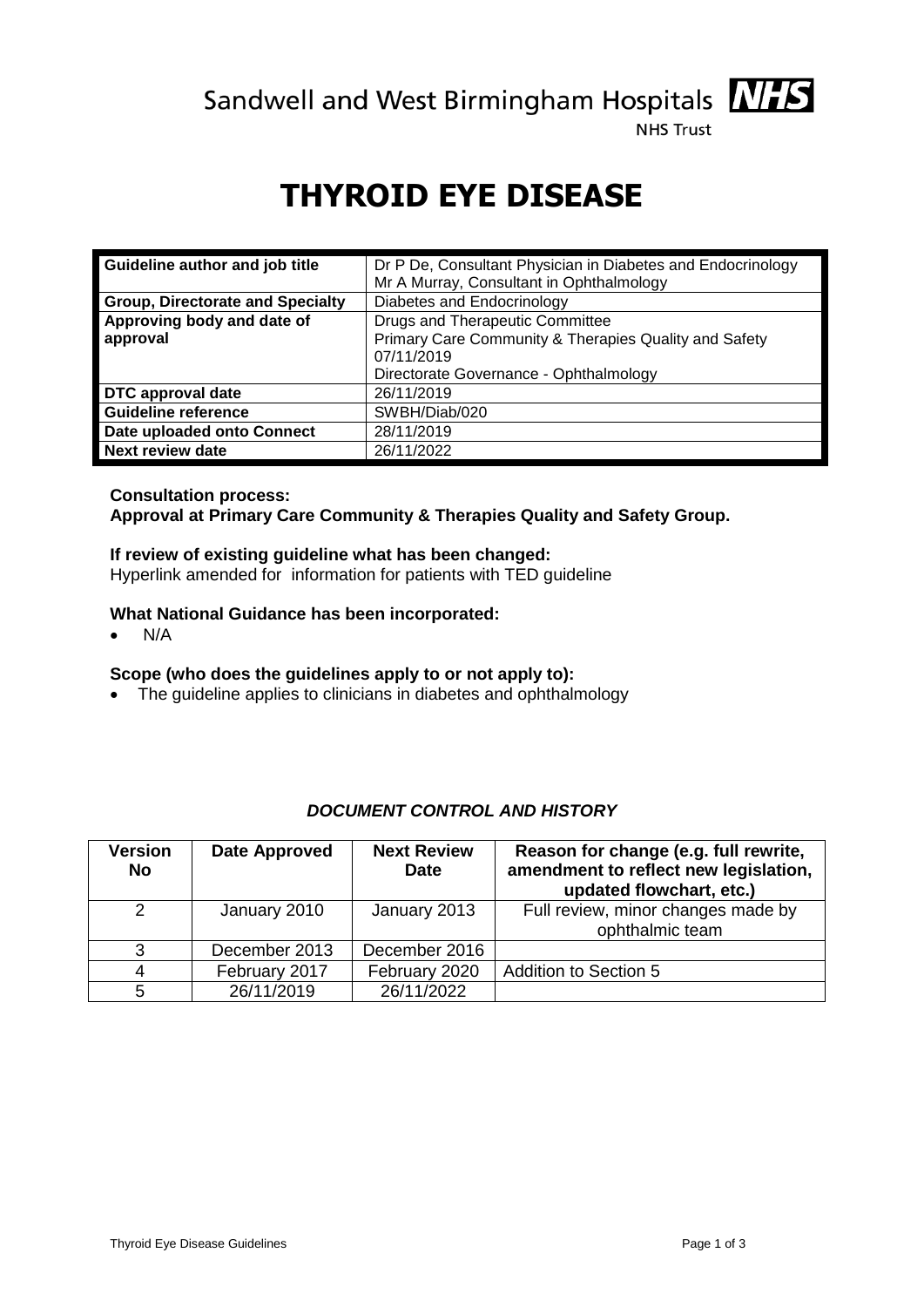#### **THYROID EYE DISEASE**

Exophthalmos and other eye signs are hallmark of Grave's disease and may be occasionally seen in the absence of features of hyperthyroidism. Very rarely does Grave's ophthalmopathy occur in patients who are clinically euthyroid. Please refer all patients with Thyroid Eye Disease to the combined multi-disciplinary TED clinic jointly organised by Mr Y Ghosh & Dr P De in the BMEC every 2-3 months.

- **1. Symptoms** include excessive tearing, grittiness, photophobia, eye pain, decrease in visual acuity and diplopia.
- **2. Signs** of active disease include conjunctival injection, chemosis, proptosis, periorbital oedema and ophthalmoplegia.
- **3. Diagnosis:** When eye disease occurs in patients who are biochemically euthyroid, auto-immune thyroid disease should be suspected and diagnosis confirmed by thyroid antibody testing (TPO/TSHR-Ab). Orbital CT or MRI may be indicated to exclude other orbital disease.
- **4. Management:** Management of patients with more than mild symptoms and active signs should be carried out in conjunction with an ophthalmologist. **Any suggestion of visual loss in patients with known thyroid disease should spark URGENT referral to an ophthalmologist**. Additionally any patient with new active Thyroid eye disease particularly with double vision needs rapid referral to an ophthalmologist.

Treatment is directed towards restoring thyroid function to normal, although severity of eye disease and thyroid function don't often go in parallel. New active thyroid eye disease with double vision is usually treated urgently with IV methylprednisolone followed by high dose steroids, under the supervision of ophthalmologists. Sunglasses to counteract photophobia and lubricants (sodium hyaluronate eye drops or paraffin based eye ointment). For peri-orbital oedema, elevation of the head end of bed and night-time diuretics may be useful. Early intervention with medical treatment can prevent long term effects such as double vision and proptosis, however concurrent use of prisms to correct diplopia and restore binocular single vision is usually helpful.

It is generally believed that thyroid eye disease may worsen following radio-iodine therapy. The other possible risk factors for progression or worsening of ophthalmopathy are cigarette smoking, duration and severity of hyperthyroidism and post-therapy hypothyroidism. There is however evidence that in patients with established ophthalmopathy, a course of corticosteroids begun at the same time as administration of radio-iodine therapy decreases the possibility of worsening of their ophthalmopathy.

Typically, 40 mg of prednisolone (0.4–0.5 mg/kg) is started on the day of radio-iodine treatment for a fortnight, followed by 30 mg daily for the next fortnight, 20 mg daily for another fortnight, 10 mg daily for another fortnight and 5 mg daily for another fortnight and then stopped (see table below). (Bartalena et al, NEJM 1989 Nov 16; 321(20): 1349-52).